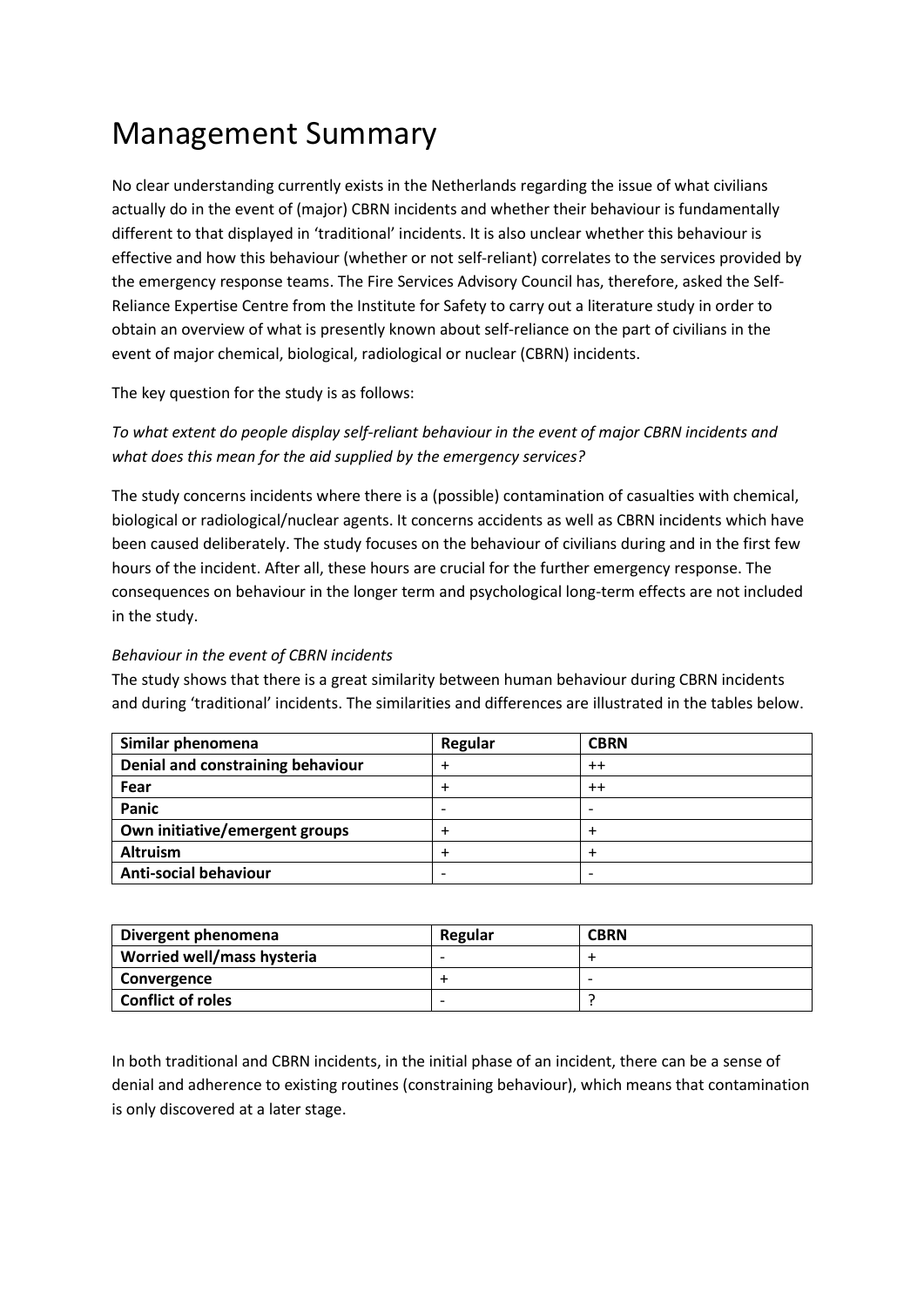Although people can be more anxious during CBRN incidents than during traditional incidents, generally there is no panic and people provide an altruistic and helpful response in spite of the fact that they run a risk of becoming contaminated themselves in the process. Also in the event of CBRN incidents people prefer to seek familiarity amongst those they know than stay in governmentsupplied emergency lodging or reception centres. Finally, it is also apparent that in CBRN incidents most people do not wait for help from the emergency services but receive help from bystanders (emergent groups) and/or provide help themselves and, if necessary, find the nearest hospital.

A rather unique feature of CBRN incidents is the phenomenon known as the 'worried well': since contamination is often hard to ascertain, whilst they are not contaminated, many people appear to seek medical advice for peace of mind. This can be the case immediately after an incident but also continue for quite some time thereafter.

One aspect that has not been found in CBRN incidents but is found in traditional incidents is the phenomenon of convergence, the great influx to the scene of the disaster by people who want to offer their help and/or bring goods. This could be to do with the lack of a clearly cordoned off disaster/incident site so that it was unclear to potential helpers where help was needed. Also the time between the start of the contamination and its discovery may have been a factor. Another possibility is that people do not attend the incident site because of a fear of becoming contaminated themselves. The literature provides no guidance in this respect.

One aspect about which there is no clear picture in the literature is the occurrence or not of a conflict of roles amongst emergency responders. Examples exist where emergency responders abandoned their role in order to bring themselves and their nearest and dearest to safety. However, other examples tell another story entirely. Avoiding a conflict of roles is likely more difficult in CBRN incidents than in traditional incidents. Based on this exploratory literature study no clear judgement can, however, be passed in this regard.

## *Consequences for the emergency services*

If it concerns the consequences of human behaviour for the decontamination process then it is important to take into account that most people will go to the hospital for treatment on their own initiative. This means that the nearest hospitals can be inundated with casualties and secondary contamination of emergency responders can occur in the hospitals.

Another consequence for the emergency services is that proper attention will have to be paid to the phenomenon of the 'worried well'. As a result of the invisible nature of contamination with CBRN material people can display psychosomatic reactions and as a result place heavy demands on the emergency services (decontamination, medical treatment).

In the event of evacuation it must be borne in mind that people seek the closeness of who or what (people or surroundings) is familiar to them. Here, they prefer not to use public shelters, instead wanting to stay with family and friends or in private accommodations. As a consequence, more people can become contaminated than was initially the case.

Overall, in CBRN incidents the communication process is crucial. People will generally react rationally. In the event of invisible threats such as CBRN it is, however, important to take into account the fact that people can interpret inconsistent or vague warnings (such as presence of